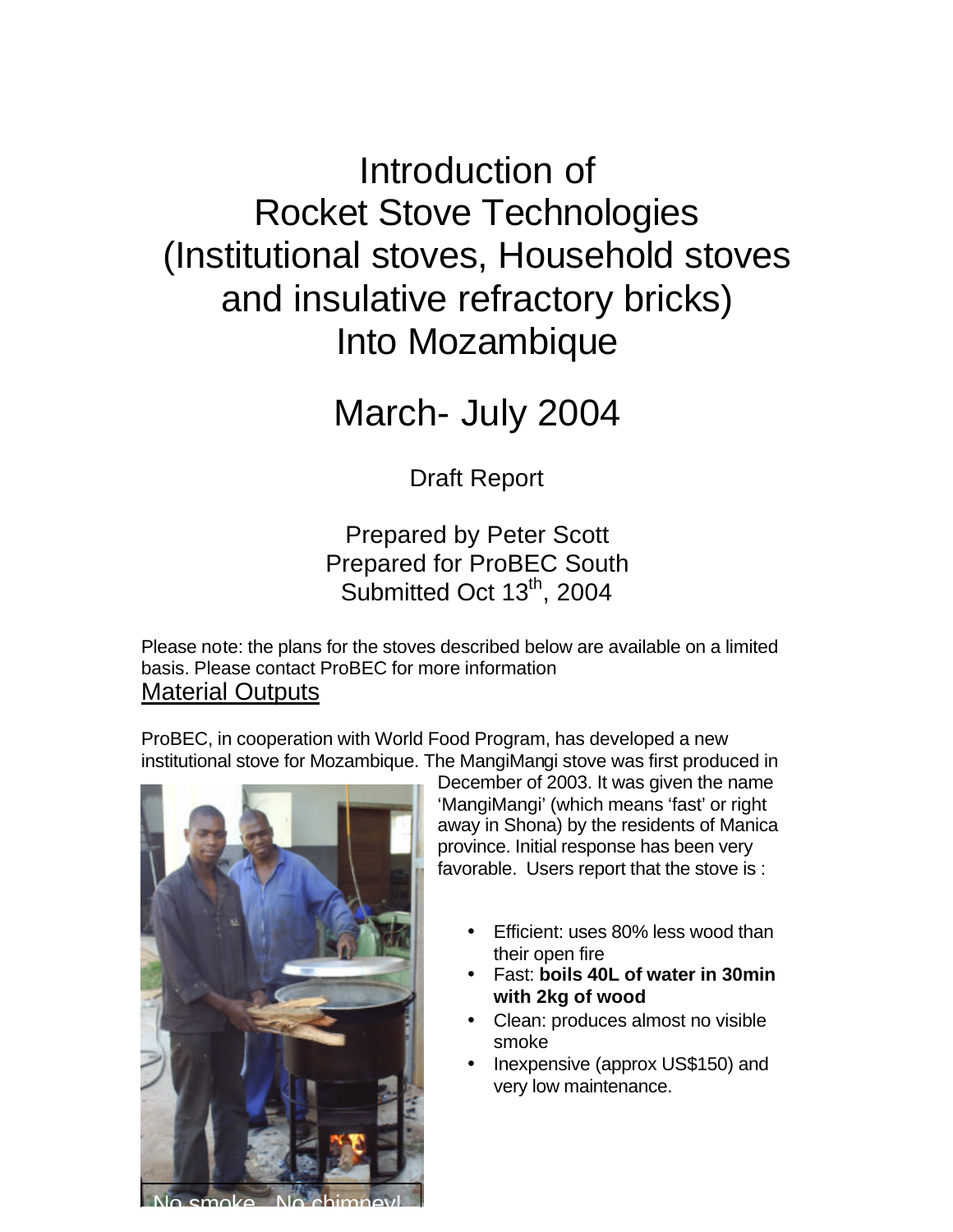In the last 6 months, **12 MangiMangi Institutional stoves have been produced by SAVEPLA**, our stove partners in Chomoio.



#### • **2 MangiMangi stoves were made for Formigas del Futuro**

One was the original 60 L MangiMangi shown above. The second was the taller 80 L double walled MangiMangi (see photo left). These stoves have been used consistently since December 2003. Although the cement/vermiculite liners have had to be replaced, the school has been very happy with the stoves. The 60L stove was retrofitted with clay/ sawdust bricks and delivered on Aug 31<sup>st</sup> by Bacaiman and Zana. The 80L stove will have to be used as is until the new bricks are ready at Ceramica Villa Pery.



- • **Three (two 60L and one 80L) MangiMangi Stoves were produced and sold to ADPP in Chomoio**. These stoves were modified and replaced on Aug 31st
- • **Four 60L MangiMangi stoves were built for WFP**. See following notes in WFP stove section
- • **Two 60L MangiMangi stoves were produced and sold to Concern International**. These stoves have not yet been picked up. These stoves were made with vermiculite and cement, a combination that we no longer recommend. In October, when

the clay sawdust bricks are ready, the combustion chambers will be reconstructed with the new ceramic bricks and High Temperature Zimbabwe cement.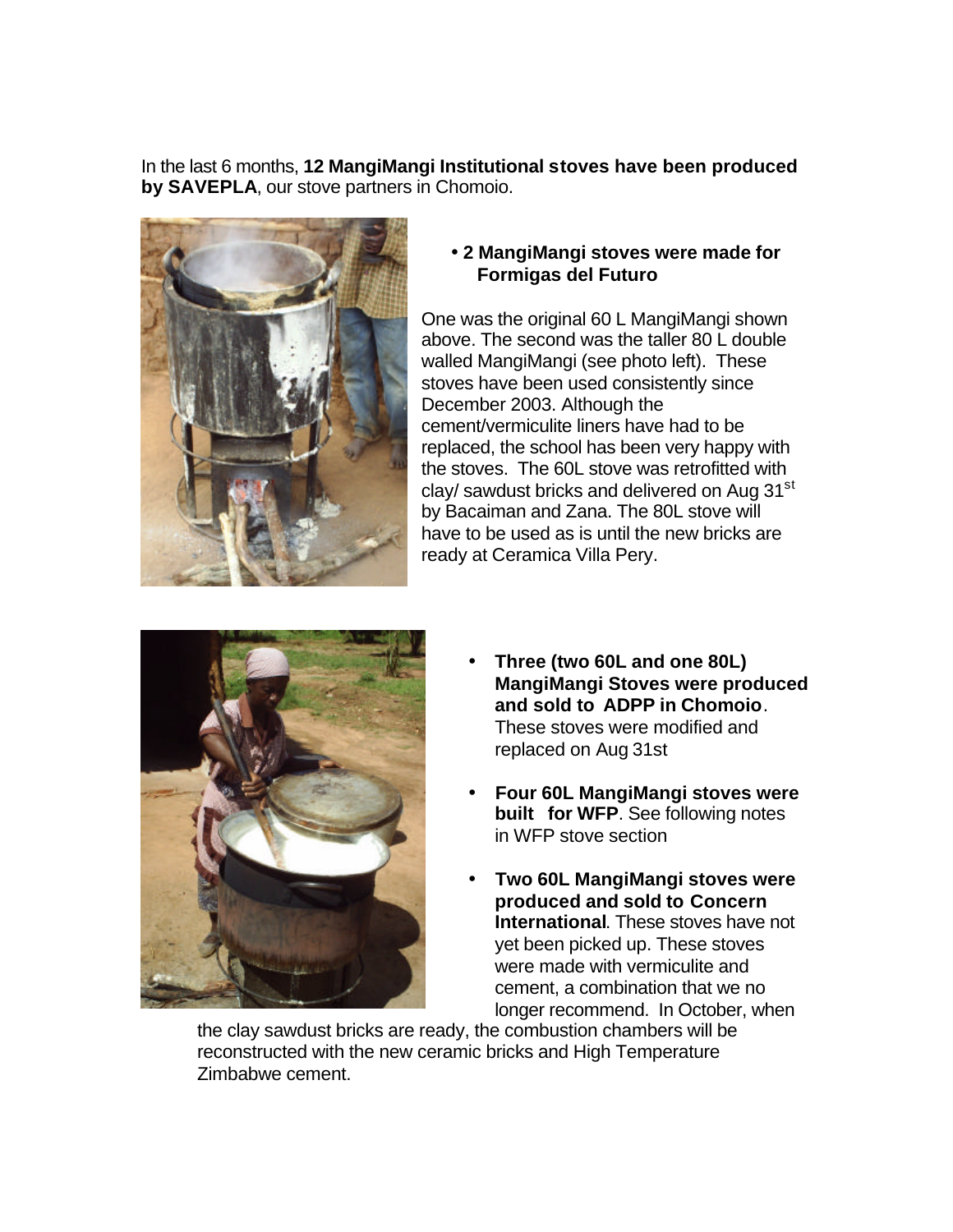- **One MangiMangi stove was produced and sold to Cubitsirana**
- They have used the stove for 1-2 months and are very happy with it. They also report an 80% fuel saving compared to their traditional open fire. This stove will also need to be retrofitted with sawdust/clay bricks as soon as possible



Since its introduction in December 2003, a number of improvements have been made to the stove:

- Fixed wood supports -to support longer pieces of wood - have been added
- Triangular brackets have been attached to the 3 legs to increase stability
- The combustion chamber has been changed from vermiculite /Portland cement bricks to locally made sawdust/clay bricks lined with High Temp Zimbabwe (HTZ) Cement/ sand mortar
- The stove still uses a small amount of vermiculite/cement to insulate the top plate. More experimentation is needed to develop a vermiculite free insulating top plate.

## Stoves for WFP

**4 MangiMangi stoves were originally made for WFP.** 

- **One stove was sent to Sofala in Dec of 2003**. According to WFP reports they liked the stove for cooking rice but were not using it for cooking Nsima. The explanation given was that the stove was not stable enough for cooking Nsima. The stove should be picked up, retrofitted with stove stabilizers and with clay/sawdust bricks that are being produced at Ceramica Villa Pery.
- **One stove was sent to Gondola School**. Atanasio Augusto visited the school two weeks after delivery and reported that the stove was working perfectly; that it was able to cook nsima as well as rice; and that the cook was happy with the stove. This is stove #3
- **One stove still remains -as of August 31st at WFP Beira headquarters**. This stove was damaged in transit and/or was not deemed suitable for cooking and so was never placed in a school. This stove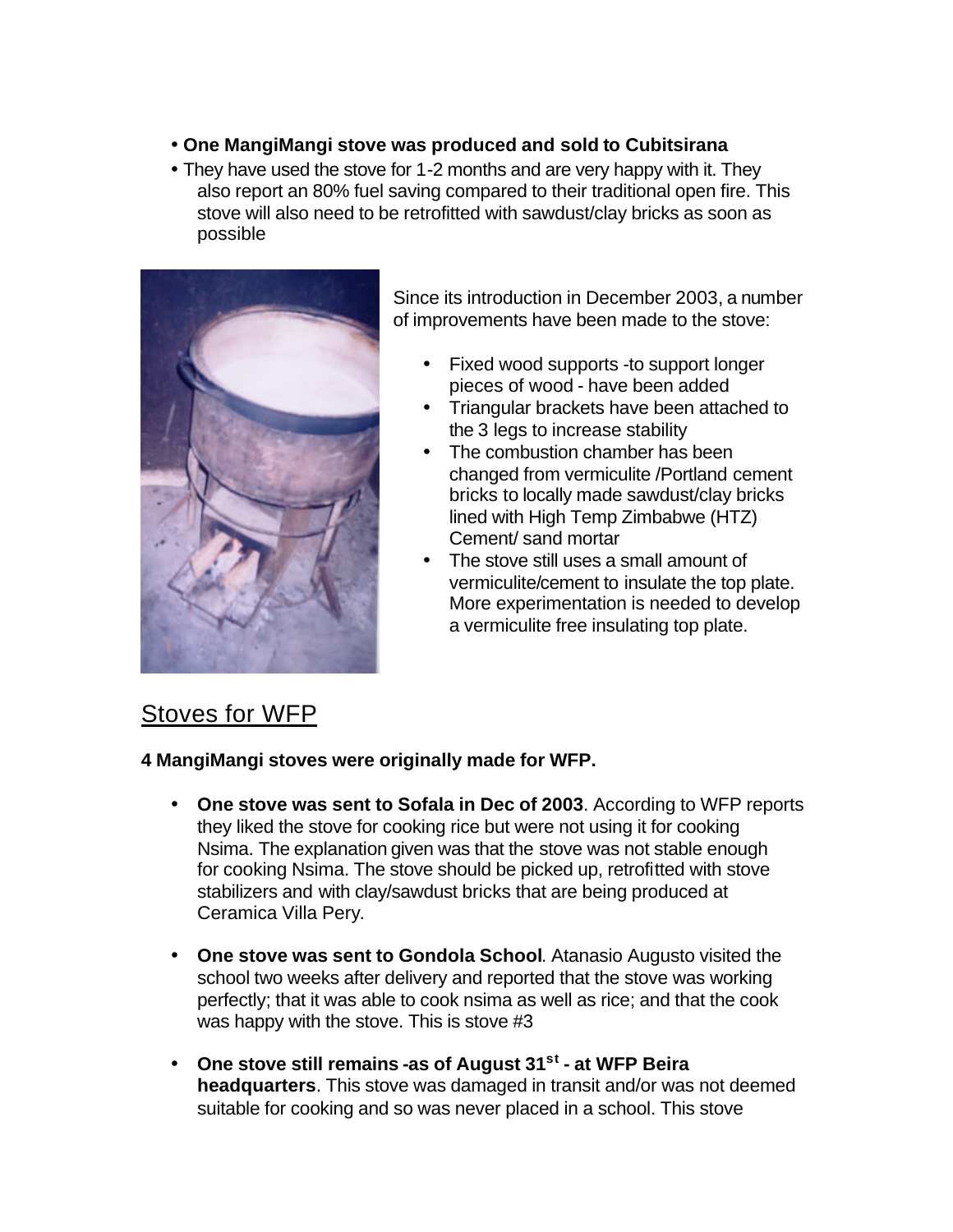should also be picked up, retrofitted with stove stabilizers and clay/sawdust bricks

• **One stove still remains at Savepla**. This stove is awaiting new clay/sawdust bricks. Because there has been some confusion due to stoves being moved around so much, Savepla might need to be convinced that one of the stoves at their workshop belongs to WFP. I feel that there is consensus between WFP and myself that WFP still has one stove at Savepla.

**Five stoves have been numbered (with an arc welder) to ensure better tracking of the stoves.** When referring to bricks, the numbers and letters refer to the recipe used to make the sawdust/clay bricks. See attached excel sheet for specific recipes.

## **Stove #1**



This stove is for Formigas del Futuro. It was built with lower grade clay/sawdust bricks. The liner bricks (with the exception of the two entrance bricks - 'E' on the left and 'C' on the right) were made with common brick clay last year. Although I am skeptical about the durability of these bricks, I thought it would be helpful to make one test stove using these lower quality bricks. If these bricks are successful, than it will greatly simplify production.

The bricks are mortared together with 3 sand: 1 HTZ Cement: 1 water

This stove was to be delivered on Aug 31<sup>st</sup>.

## **Stove #2**



#### **Note: the chalk mark says 2\*1, but the arc weld says #2. 2\*1 refers to the mortar mixture**

This stove was collected from ADPP on Aug 22<sup>nd</sup>. This was one of the 3 stoves that were sold to ADPP for 10 million Meticais, (approx US\$420) in March 2004. As can be seen from the photo, the metal body had sustained some heat damage from the stove being used after the cement vermiculite bricks had worn away . The stove generally suffered from cook and student abuse. The stove was brought back to Savepla in August and reconstructed with the higher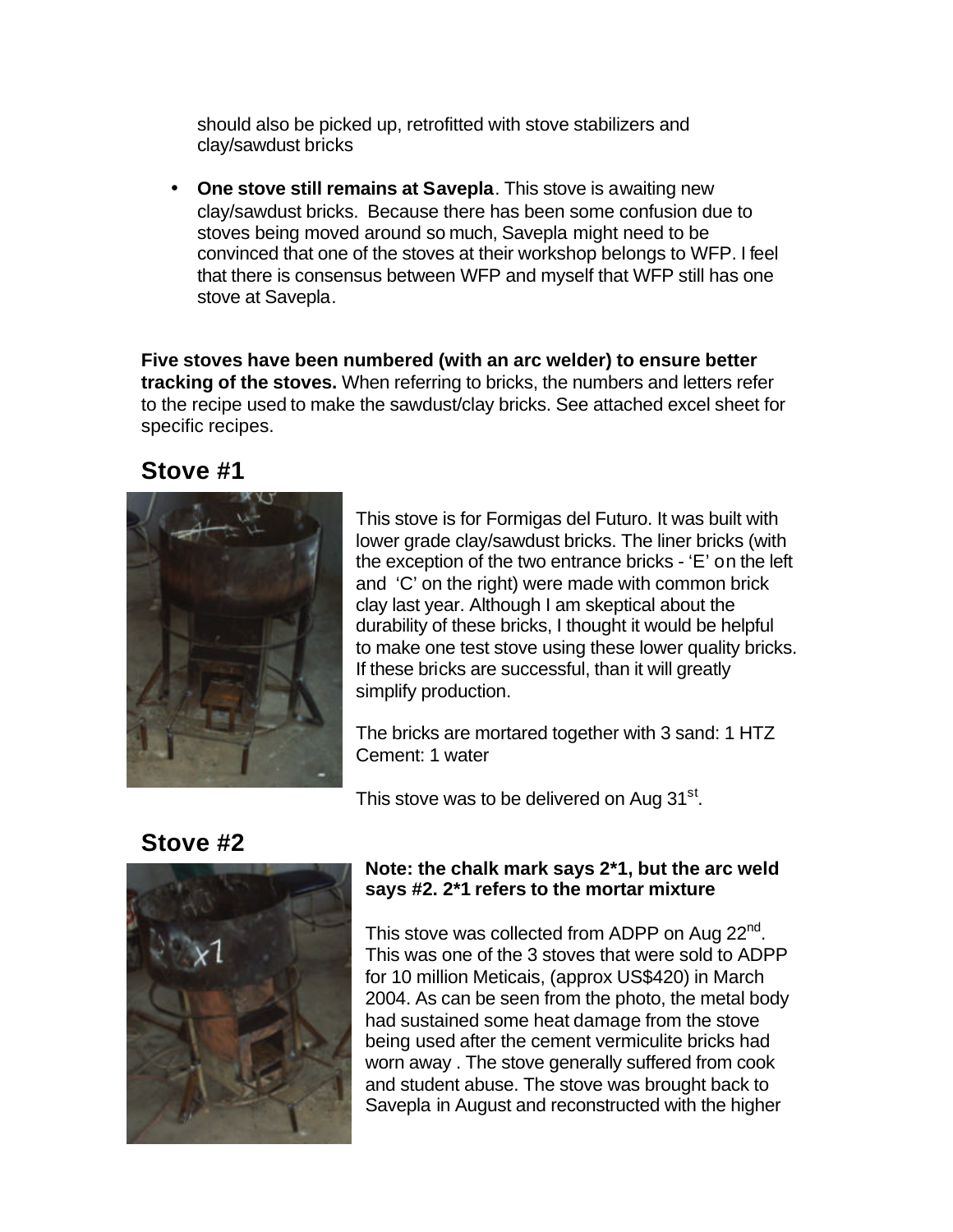quality clay/sawdust bricks. It was mortared together with a 2 sand: 1 HTZ cement: and .75 water mixture. The top plate was filled with the cement/vermiculite insulation. The stove used:

**Floor bricks:** "5" Bricks **Bottom Sidewalls:** clockwise from left to right - E, B, B, 3 8. **Above stove entrance:** Brick 11 **Middle course:** Bricks A and B. **Top course:** Bricks 31,32 (clay/sawdust/**cement** bricks, very fragile)

### **Stove #3**



One MangiMangi stove was originally sent to Gondola, Manica in December 2003. The stove was used consistently for cooking rice but not for Nsima. The reason for the stove not being used is uncertain. Lynn Miller and Paola, from the Chomoio office, said that the stove could not be used to cook Nsima because it was not stable enough. The cook, on the other hand, told Atanasio Augusto that the only problem was that the stove was too short.

To address both of these concerns we built a step for the cook and added stove stabilizers. It appears that these new changes have addressed the height and stability issues as WFP is satisfied with the stove and wants to order 10 stoves from SAVEPLA

 Stove #3 was mortared with a 3 sand: 1 HTZ Cement : .75- 1 water

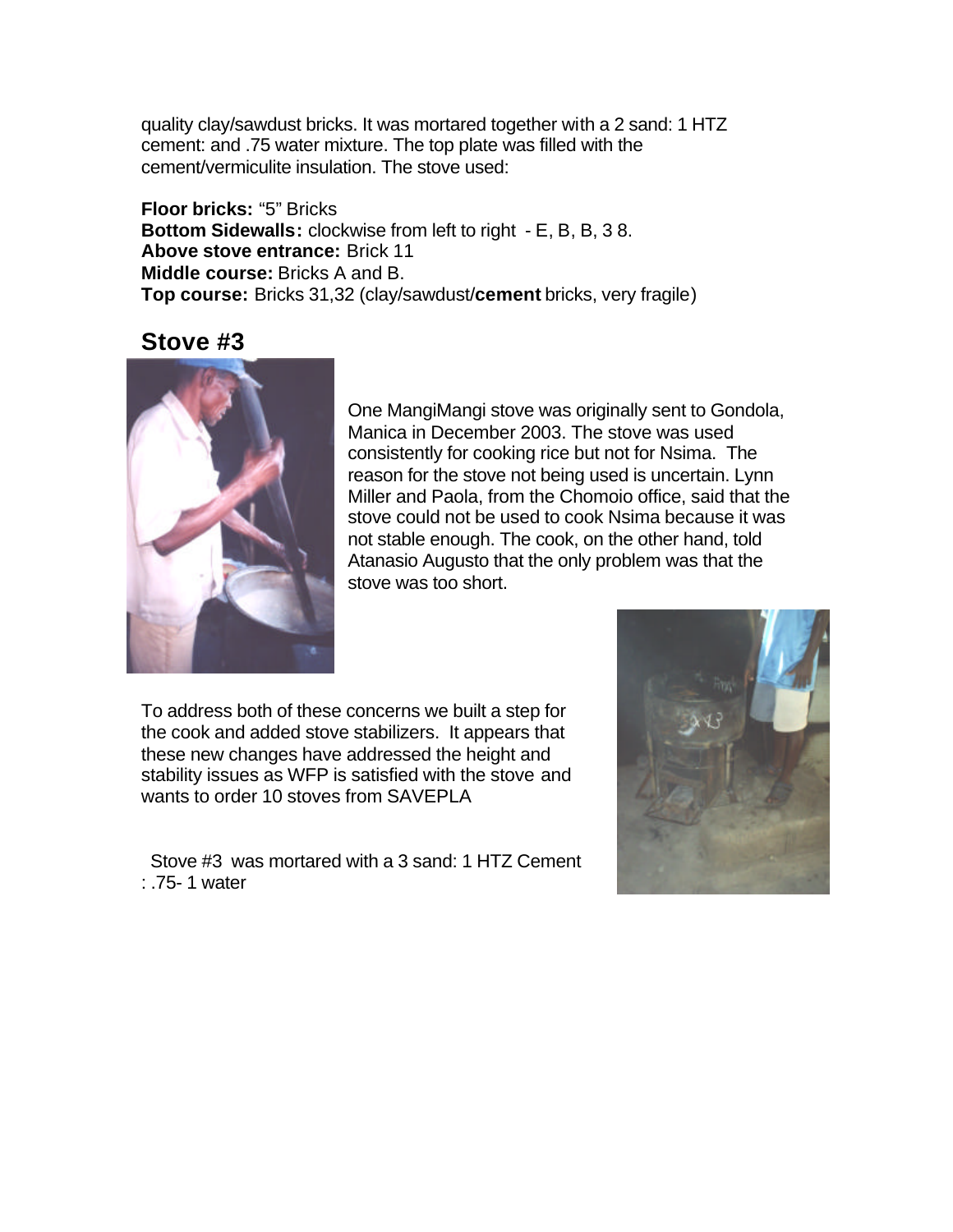## **Stove #4**



Savepla originally produced this stove as part of the three stoves purchased by ADPP. Unfortunately the stove diameter was too small to fit ADPP's pots. The stove sat unused for three months until I came back. The stove was picked up on Aug  $20<sup>th</sup>$  . and retrofitted with ceramic bricks.. This stove is designed for the taller aluminum 80 L pots that ADPP and WFP both use.

The bricks were mortared together with 5 HTZ cement:

2 water. The bricks were lined with a mixture of 2 sand: 1 HTZ Cement: .75 water.

Stove #4 is the single

walled version of the double walled stove (see photo right) that was originally made for Formigas del Futuro. More testing is necessary to compare these two stoves but for the moment I would recommend using the single walled stove as it is cheaper and probably only slightly less efficient.



## **Stove #5**



This Stove was originally produced for WFP and sent to Gondola. Unfortunately it was used before the mortar had dried which caused it to crack. When stove #3 was delivered, this stove was picked up and returned to Savepla on my last day in Mozambique. Instructions were left to retrofit the stove, Mark it with a #5 and then deliver it to ADPP on the  $10<sup>th</sup>$  of September during Zana's first visit back to Chomoio.

Instructions were left to mortar the stove with a 1 sand: 1HTZ Cement: .75- 1water mixture.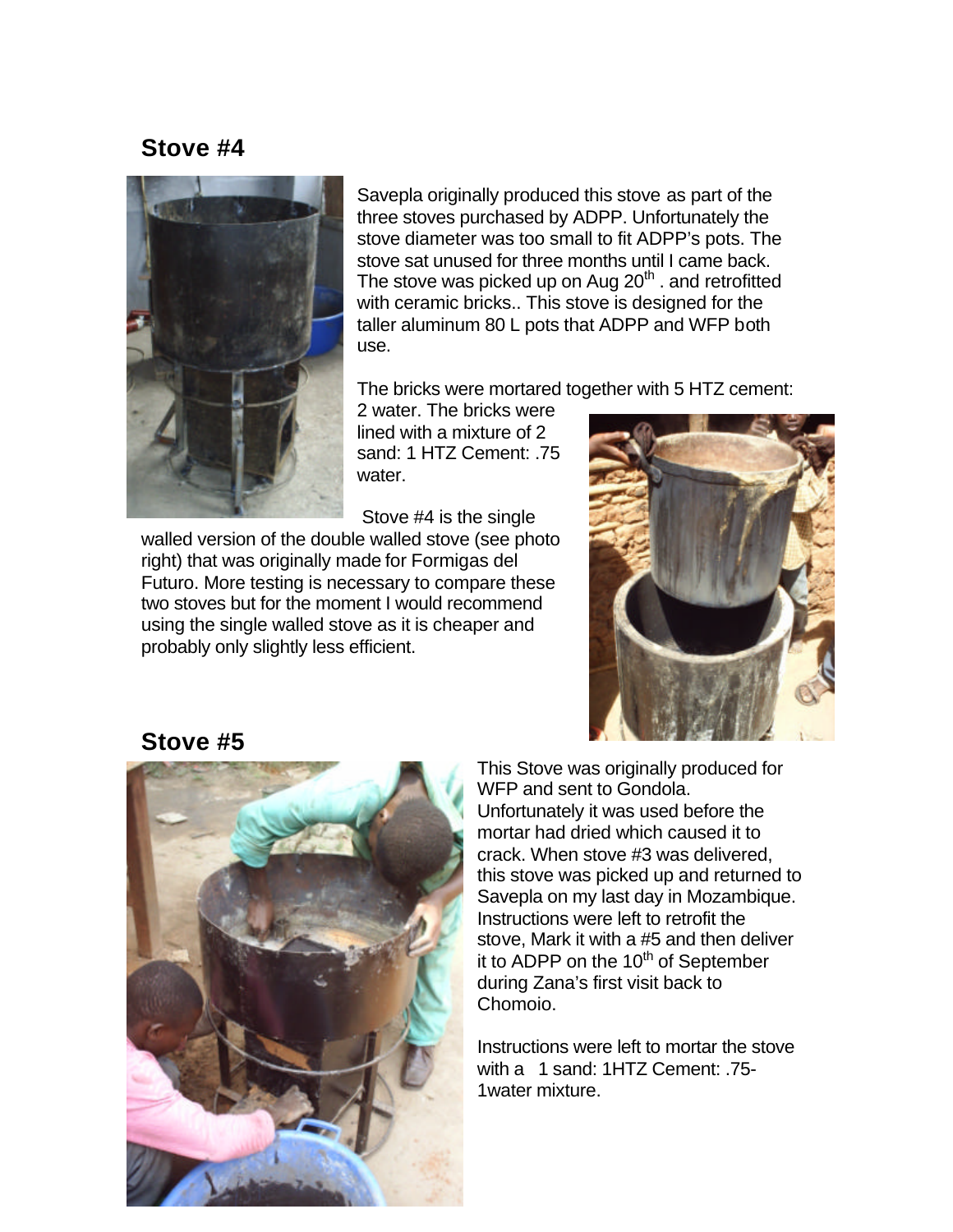# **MangiMangi Construction**

### **General notes**

- The bricks should be lightly moistened on any surface that will receive mortar. Too much water and the stove wont dry for months and too little water will cause cracking in the mortar. Ideally the stove should be left to dry in the shade for two days. If the bricks are moistened properly than the bricks should remain moist, without additional water, for the first 24 hours. If the bricks become dry in the first 24 hours then a small amount of water should be applied.
- **The recommended material for the institutional stoves in Mozambique is now the clay/sawdust brick from Ceramica Villa Pery**. These bricks should be mortared together with sand and the HTZ Cement. The actual proportions of these materials will become clearer in the next few months as we collect more data from our test stoves.
- We need to make some tests using a local high temp mortar but for now, the HTZ Cement is a suitable mortar.
- The top plate will still need to be covered with the cement vermiculite mixture. Experiments should be made with mixing the HTZ Cement and sawdust to see if we can use that as a suitable replacement for the vermiculite.

## **Way Forward for WFP**

WFP should order stoves to fit specific pots (i.e. if a school has 2 60L pots and 1 80L pot then they should order at least one 60L stove and one single walled 80L stove. This is important. The stoves will be much more stable and efficient, if the pots fit the stoves exactly.

WFP has expressed interest in having a couple of brick MangiMangi prototypes built so they can compare that stove design with the portable metal version. This can be done in January, upon my return, or earlier if Zana can be mobilized to build the stove.

## **Way Forward for Savepla**

• We need to link SAVEPLA with a larger partner. They suffer from a lack of resources, for purchasing materials and equipment, as well as access to transportation. A more established partner could overcome some of these hurdles and allow them to expand their business.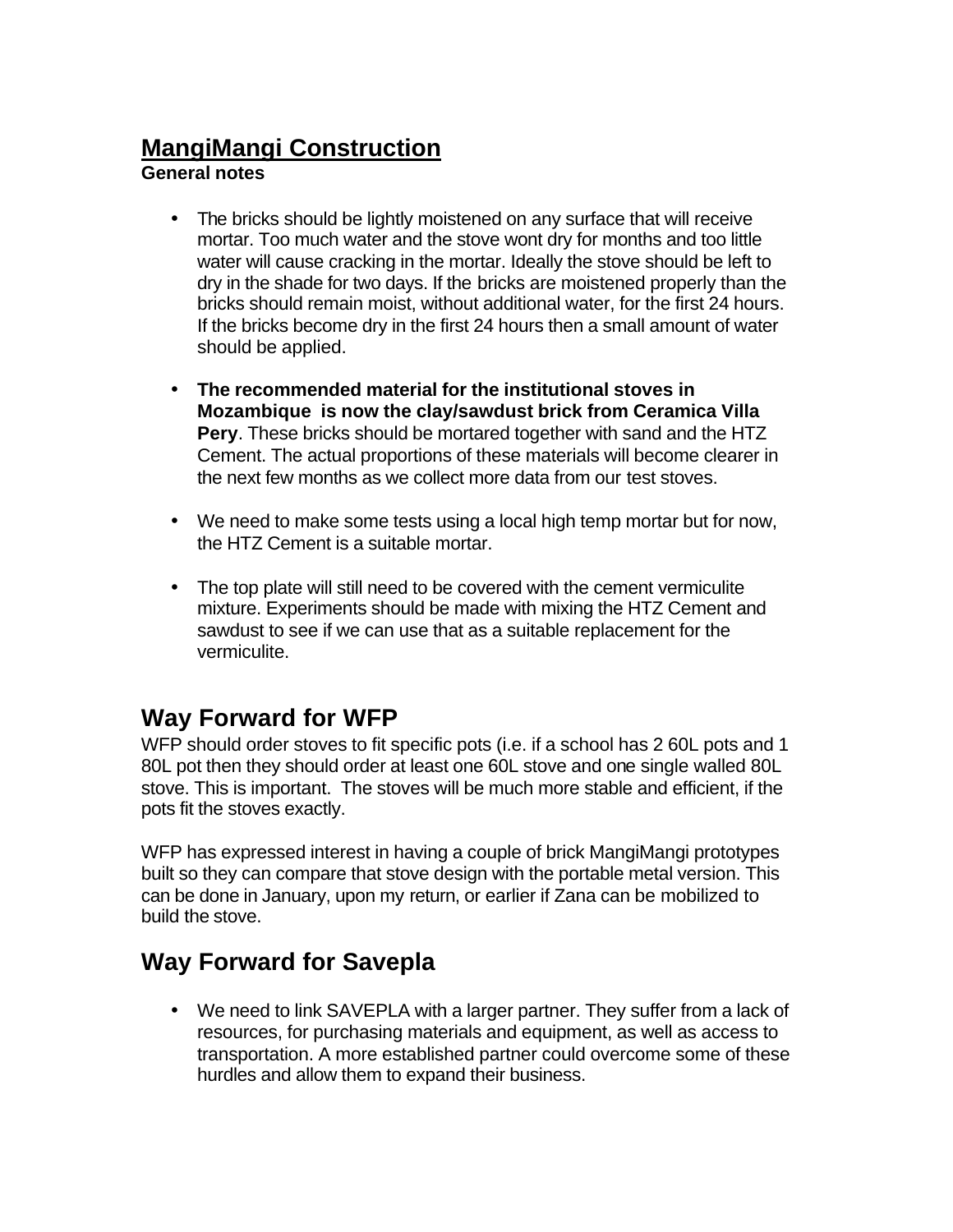- In the short term ProBEC should liaise with ProCIP to assist with transportation. At present they need assistance to collect bricks from Ceramica Villa Pery, and to bring materials to the bread oven construction site (e.g. 2-3 days per month for the following 4 months).
- Savepla needs to have someone (such as Zana) inspect the stoves before they are delivered to the customer. Quality control and customer follow up have , so far, not been the strength of Savepla
- As always Savepla is desperately in need of business and marketing assitance

## **Suggested Way Forward For Zana**

- make links with GPZ .
- Coordinate stove order with WFP. If possible we should try to convince WFP to buy between 10-50 stoves in the next 6 months. We should contact Nina and Angela as well as Atanasio and Lynn to pursue the stove order
- Contact Albertino at Ceramica villa Pery to find out when the bricks will be ready for pick up. Once the new bricks are ready then we can retrofit the two stoves for concern international , the tall 80L stove at Formigas del Futuro , the stove at Cubitsirana, and the WFP stove at SAVEPLA
- We need to assess the durability of the various mortar mixtures. At present we have 4 different recipes (see stove s 1-5) and we need to decide which is working the best after 3 months and then use that for the upcoming WFP stove order.
- HTZ Cement will need to be purchased for the new stoves
- Contact Albertino of Ceramica Villa Pery for information about cast iron producers in Beira
- Link Savepla with DED small business program
- Monitor production at Savepla to ensure quality control
- Savepla made a couple of household stoves for the headmaster of Formigas del Futuro (Senora Doka). Follow-up on these stoves would be helpful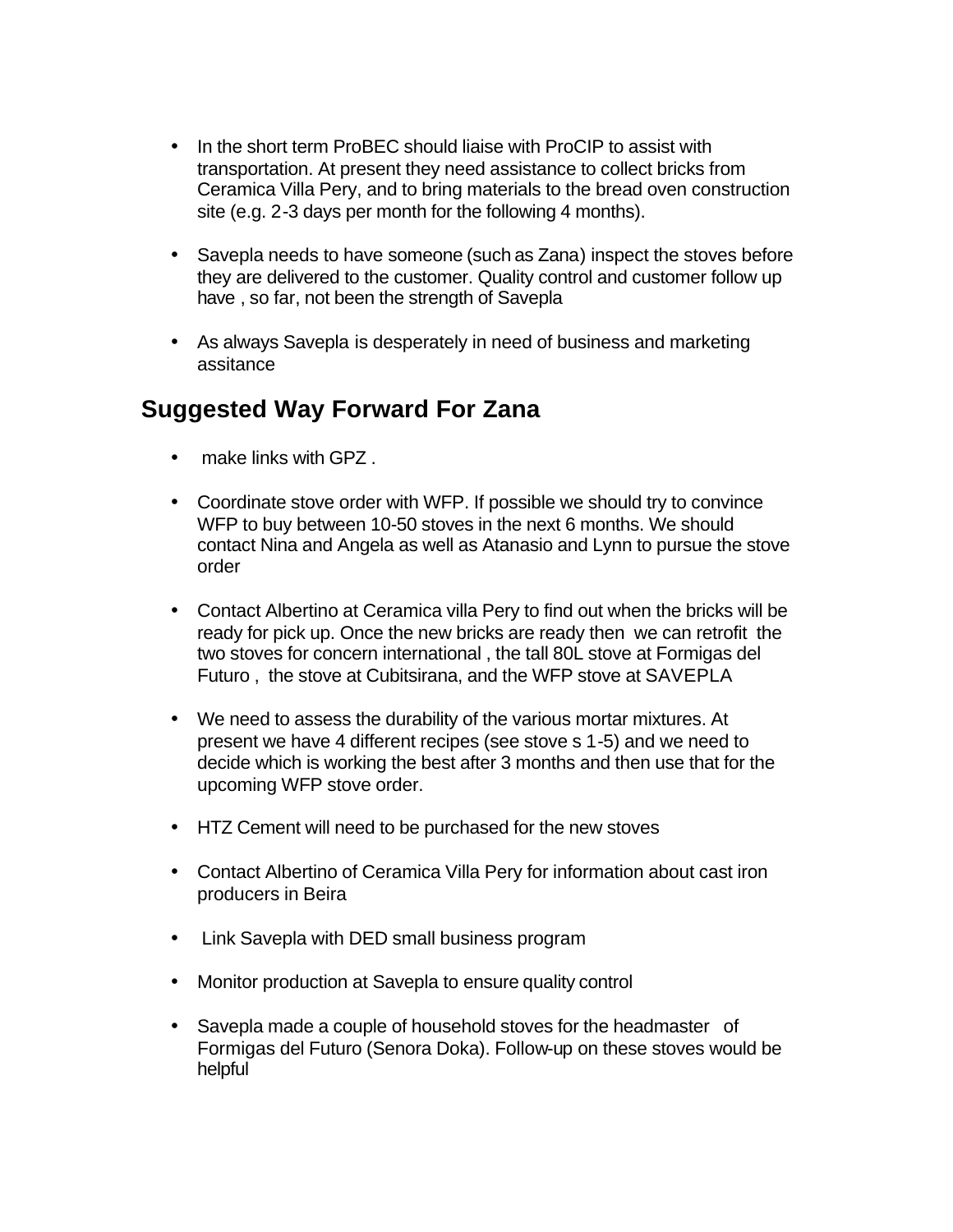• Zana needs to spend at least 4 days a month in Chomoio working on institutional stoves in the next few months

# **Brick Production**

Since Nov 2003, we have made two large batches of sawdust clay bricks. Over 90 test bricks have been produced at Ceramica Villa Pery, Chomoio, Mozambique. 60 of these bricks are now being field tested in the MangiMangi stoves. The test bricks that we made had a density of between .5 g/cc and 1.1 g/cc. The bricks between .5 g/cc and .6 g/cc were rejected, as they were too fragile. The bricks between .9 g/cc to 1.1 8 were also discarded as being (suspected) poor insulators as well being too heavy for a portable stove. Three bricks were tested by Dale Andretta of SEA Ltd to establish the thermal conductivity of the bricks.

 University of Dayton is also conducting thermal shock , 3 point bending and compression strength testing of these bricks but the data is not yet available

Here are the results from the 3 bricks that were sent to Andretta.



| Clay<br><b>Bag</b> | Sawdust | water | Pre fire<br>weight | Post<br>fire<br>weight | volume | Actual<br>density | <b>Thermal</b><br>conductivity<br>m*K/W |
|--------------------|---------|-------|--------------------|------------------------|--------|-------------------|-----------------------------------------|
| 700                | 500     | 600   | 1800               | 625                    | 973    | .64               | 9.2                                     |
|                    |         |       |                    |                        |        |                   |                                         |

#### **Tile # 8**

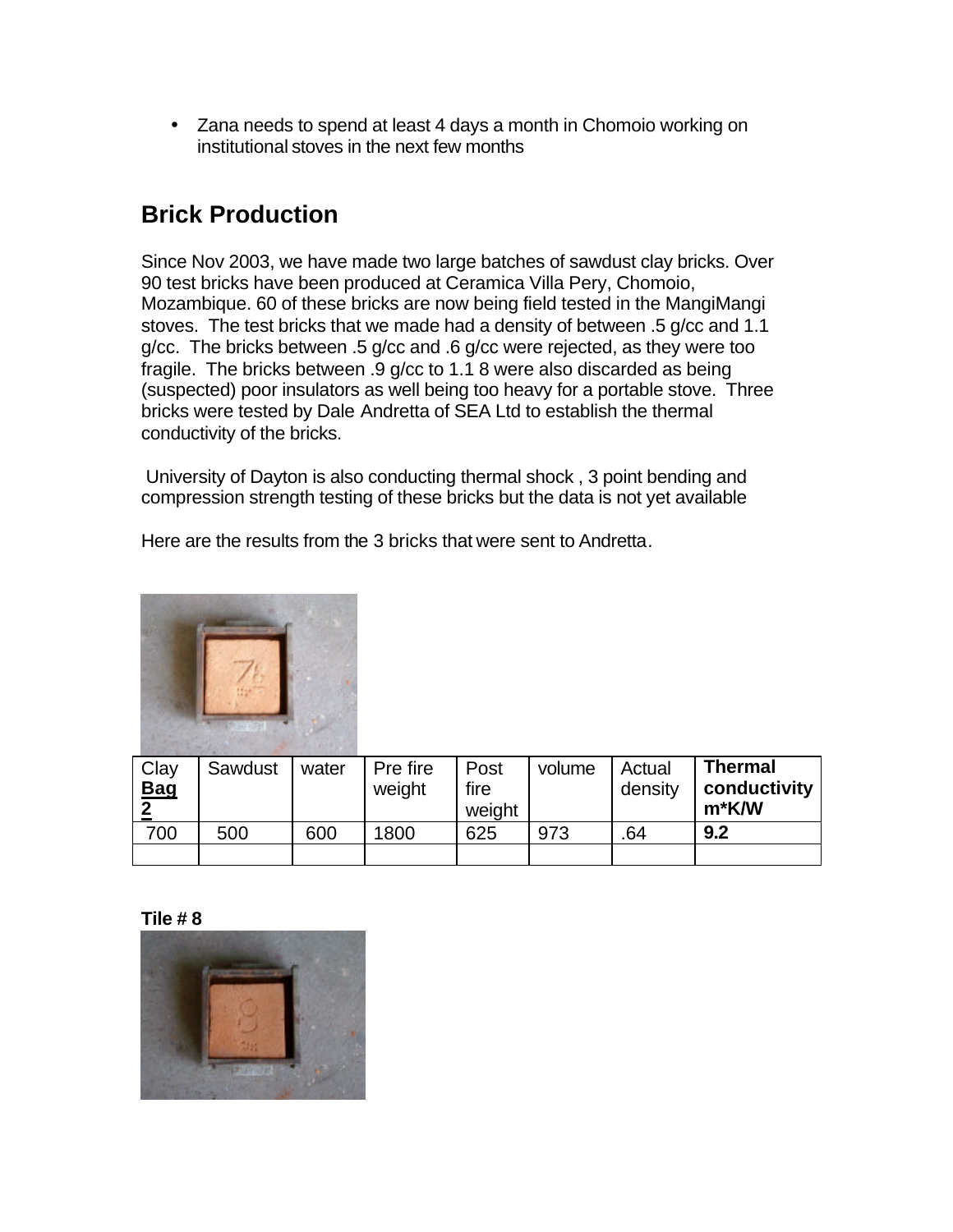| Clay<br><b>Bag</b> | Sawdust | water | <b>Pre fire</b><br>weight | Post<br>fire | volume | Actual<br>density | <b>Thermal</b><br>conductivity |
|--------------------|---------|-------|---------------------------|--------------|--------|-------------------|--------------------------------|
|                    |         |       |                           | weight       |        |                   | m*K/W                          |
| 800                | 500     | 600   |                           | 700          | 978    |                   | 8.3                            |

**Tile # 10**



| Clay<br><u>Bag 1</u> | Sawdust | water | Pre fire<br>weight | Post<br>fire<br>weight | volume | Actual<br>density | <b>Thermal</b><br>conductivity<br>m*K/W |
|----------------------|---------|-------|--------------------|------------------------|--------|-------------------|-----------------------------------------|
| 1100                 | 500     | 600   |                    | 940                    | 1009   | .93               | 6.6                                     |

As you can see from the above charts, a small increase in the quantity of clay in each brick results in a large increase in the density and a corresponding decrease in the insulative value (thermal conductivity) of the brick. These 3 samples were made in November 2003.

In March 2004, we made another batch of test bricks (see attached excel sheet) and found that we could increase the strength of the mixtures by allowing the clay/ sawdust/water to sit overnight before being formed into the bricks. A few bricks from this batch have also been sent for testing at University of Dayton.

In August 2004 we placed an order for enough bricks to make 50 MangiMangi stoves. This requires:

300-29cm\*19cm\*6 cm bricks 200- 18cm\*18cm\*6cm bricks 100- 29cm\*29cm\*6cm bricks

(Note: these are the mould measurements and the fired brick sizes will be smaller)

The ratio for the mixtures is

• 12.5 kg dry clay, pounded and sifted through a 2mm screen 7.5kg of dry sawdust sifted through a 2mm screen 12.5 kg of water

This is left to sit overnight and then formed into bricks. Then dried for at least two weeks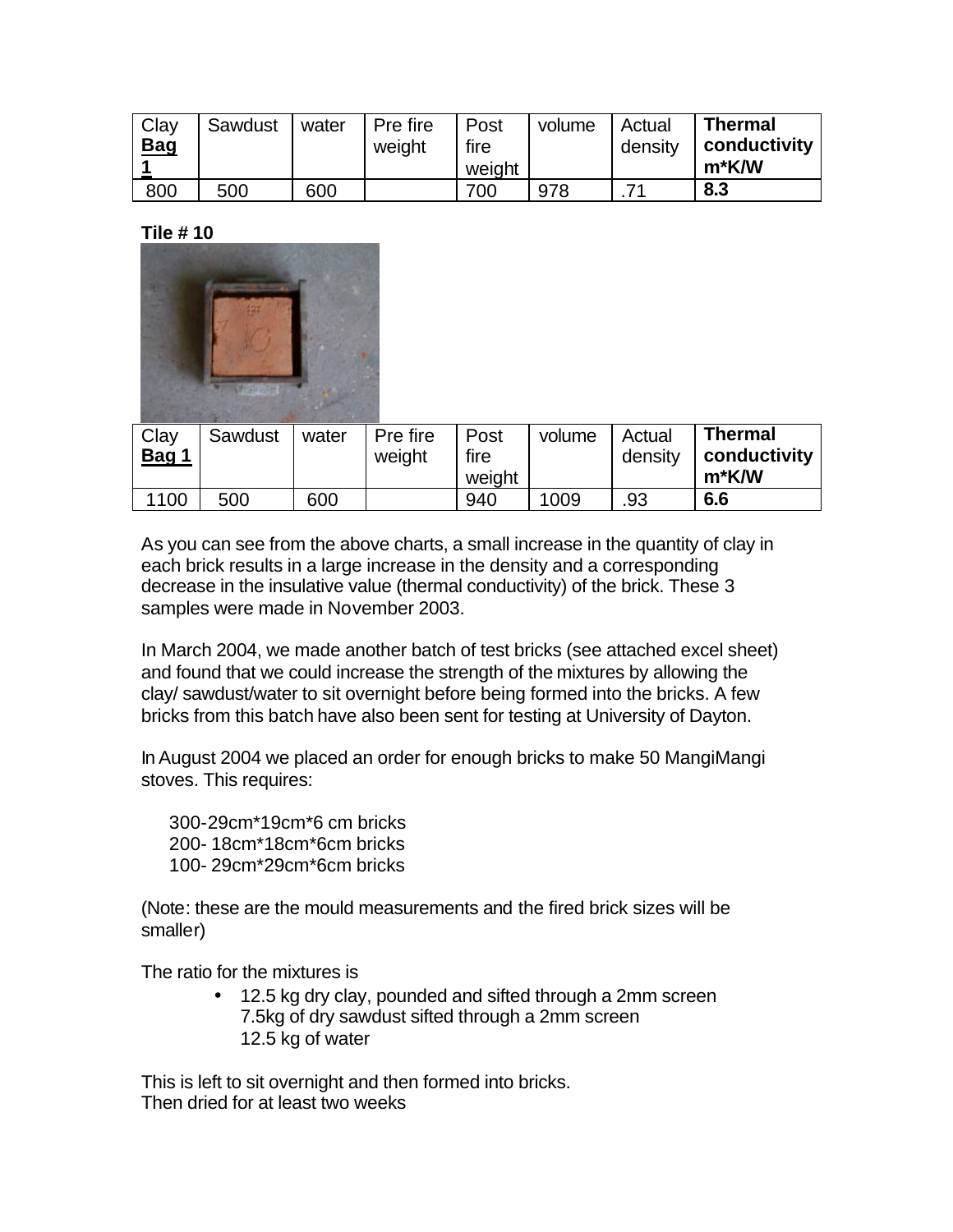Then fired for 2-3 days at 950 degrees Celsius

These bricks will be ready by mid-October and will be used to fulfill the impending WFP contract. These bricks can also be used to fulfill other stove orders.

Albertino, the owner of Ceramica Villa Pery was not able to quote us a price on the bricks, although he has always been very supportive of the project and in the past he gave me a rough estimate of US\$0.20 per small brick. The bricks should be paid for by ProBEC and then sold to SAVEPLA as needed

These bricks will be mortared together with a mixture of HTZ Cement , the ratio to be decided after the current field test to assess which is the ideal HTZ cement /sand mixture.

## **Rocket Roll Oven**

Since December 2003 we have made three prototypes of the Rocket stove Portuguese roll oven.



The second prototype, built in April, was favorably received by the baker and the owner of the bakery, Senor Joao. At first Senor Joao was reluctant to try the new design, but after a little prompting by Werner Klaus, the baker used the oven for two months and was very pleased with the design . The Rocket roll oven used less wood than the traditional oven and cooked the rolls in 15 minutes instead of 20 .

Werner Klaus reported daily fuel consumption of 30,000 Meticais with the new oven (each small log costs 10,000 Meticais)



compared to 100,000 Meticais for the traditional oven . When I inquired about fuel consumption a month later, the bakers reported that the fuel consumption of the traditional oven was only 80,000 Meticais (40,000 Meticais for each large log . It is unclear what caused this discrepancy between our figures but even considering the lower figure for the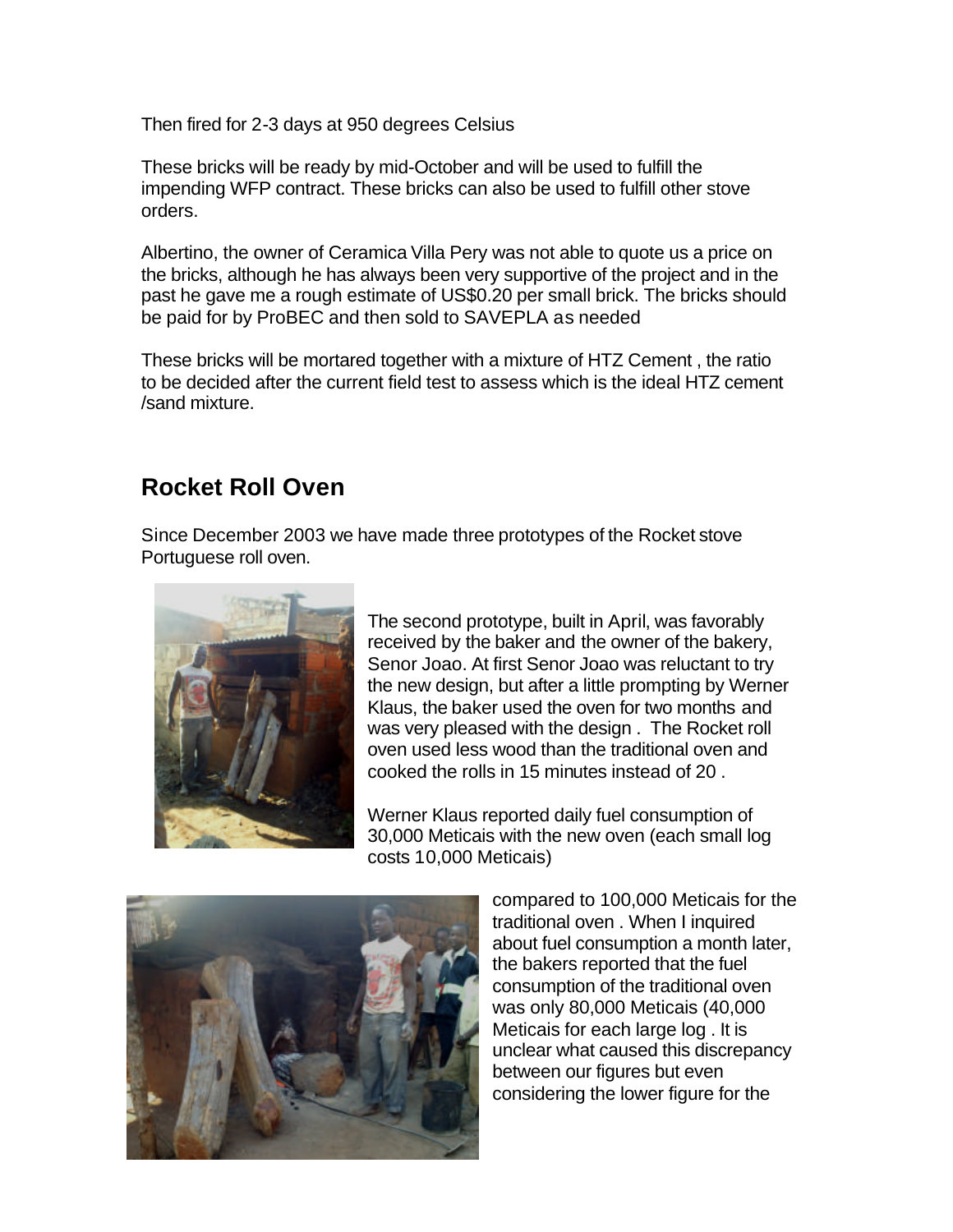traditional oven, the new oven still offers a 62% fuel savings. It is estimated that the new Rocket Bread oven will reduce their annual fuel costs from US\$ 1327 to US\$498 thus saving the bakery approx US\$830 per year. The third prototype, built in August, incorporates another set of improvements. A fourth prototype will probably be required before we have a final marketable design See attached report for more information.

## **Household stoves**



Note: The cement/vermiculite household stove has been discontinued.

A number of household test stoves were made at Ceramic Villa Pery in March 2004 . These were made with sawdust and clay.

A 110 mm diameter pipe is cut on a 45-degree angle and then placed inside a 30cm by 30cm Bucket.





The bucket is then filled with clay sawdust. The mixture is tamped firmly into place.



The pipes are then carefully removed from the bucket.